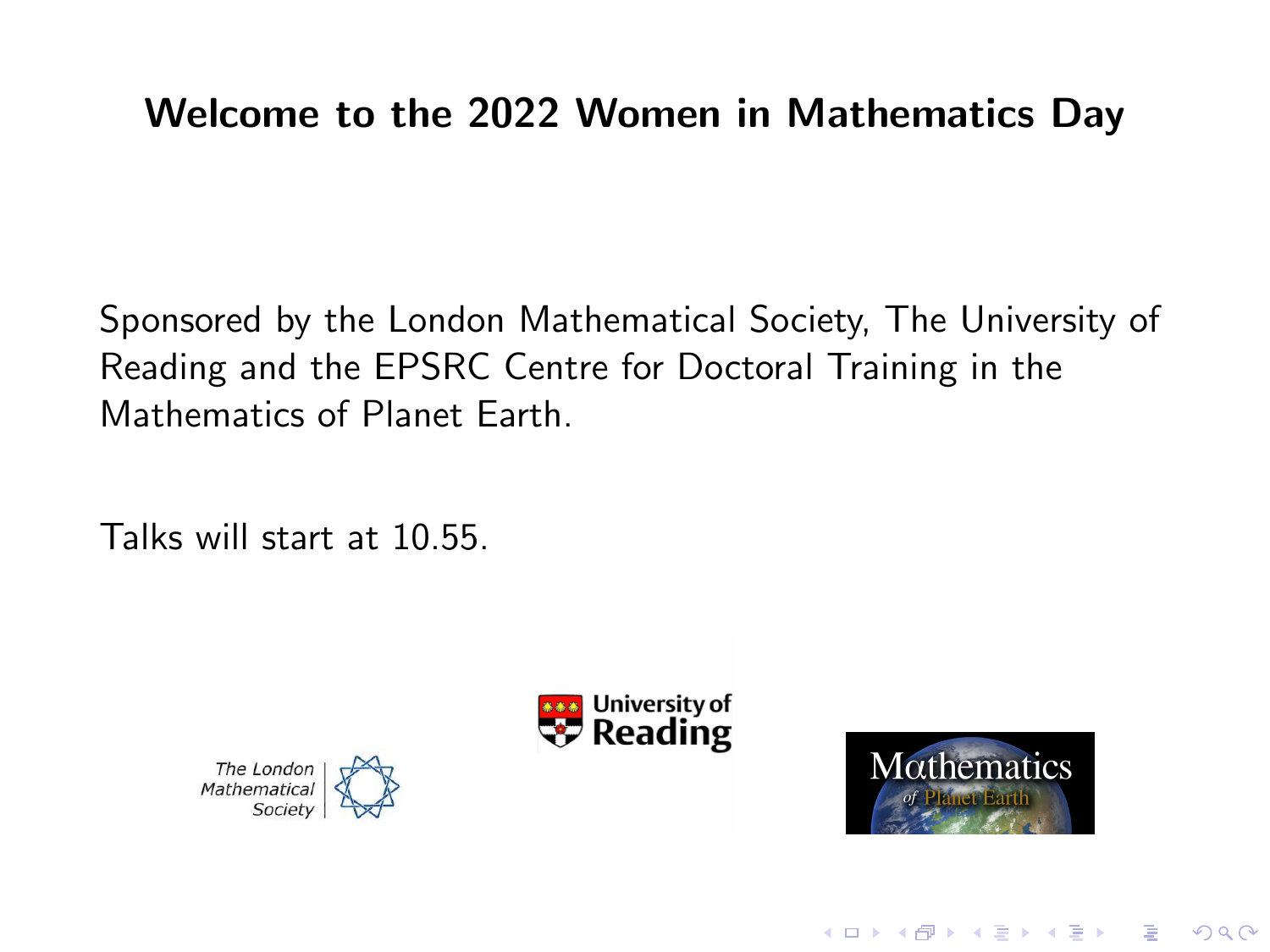### Warm Welcome to Everyone

This event is one of many in the annual international May12 Celebration of Women in Mathematics (see may12.womeninmaths.org).

May12 is a joyful opportunity for the mathematical community to celebrate women in mathematics.

The goal is to inspire women everywhere to celebrate their achievements in mathematics, and to encourage an open, welcoming and inclusive work environment for everybody.

May12 started in 2019; events have been held all over the world:

Argentina, Australia, Belgium, Benin, Brazil, Canada, Chile, Congo, Denmark, Egypt, Ethiopia, France, Germany, India, Indonesia, Iran, Israel, Italy, Mexico, Nepal, Panama, Peru, Philippines, Portugal, Russia, Senegal, Slovakia, South Africa, Spain, Sweden, Thailand, Tunisia, Turkey, UK, Ukraine, USA.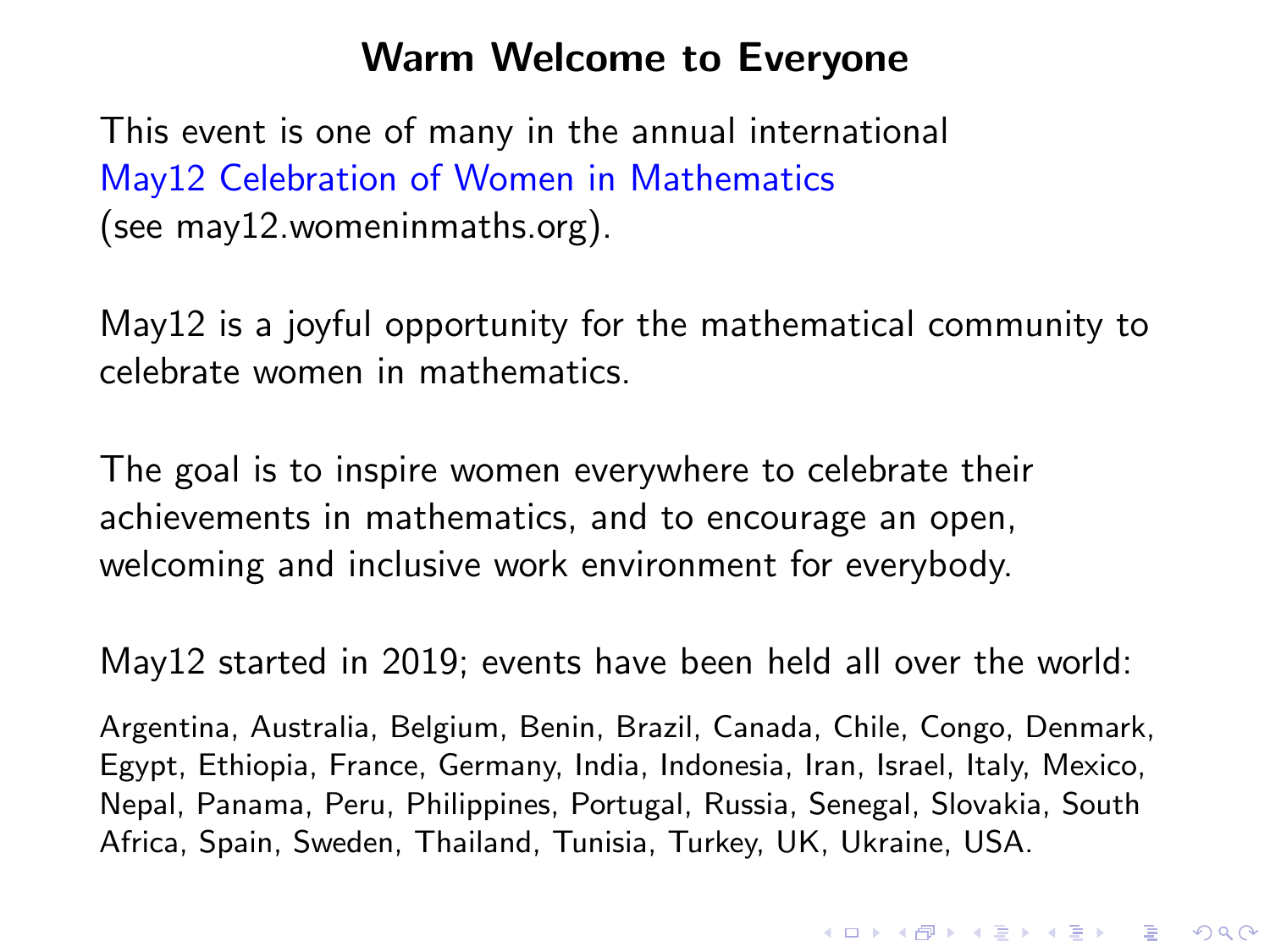# Why May12?

Maryam Mirzakhani was born May 12th, 1977.



Who was Maryam Mirzakhani?

- $\blacktriangleright$  Iranian mathematician, Professor of Maths at Stanford.
- $\blacktriangleright$  Leading expert in geometry and dynamical systems.
- ▶ 2014: awarded the Fields Medal (first ever female winner) for her outstanding contributions to the dynamics and geometry of Riemann surfaces and their moduli spaces.
- $\triangleright$  2017: Maryam died tragically early from cancer.

Maryam's beautiful and astonishing results and her life and career are an inspiration for everyone, women and men, to pursue their dreams in mathematics and science.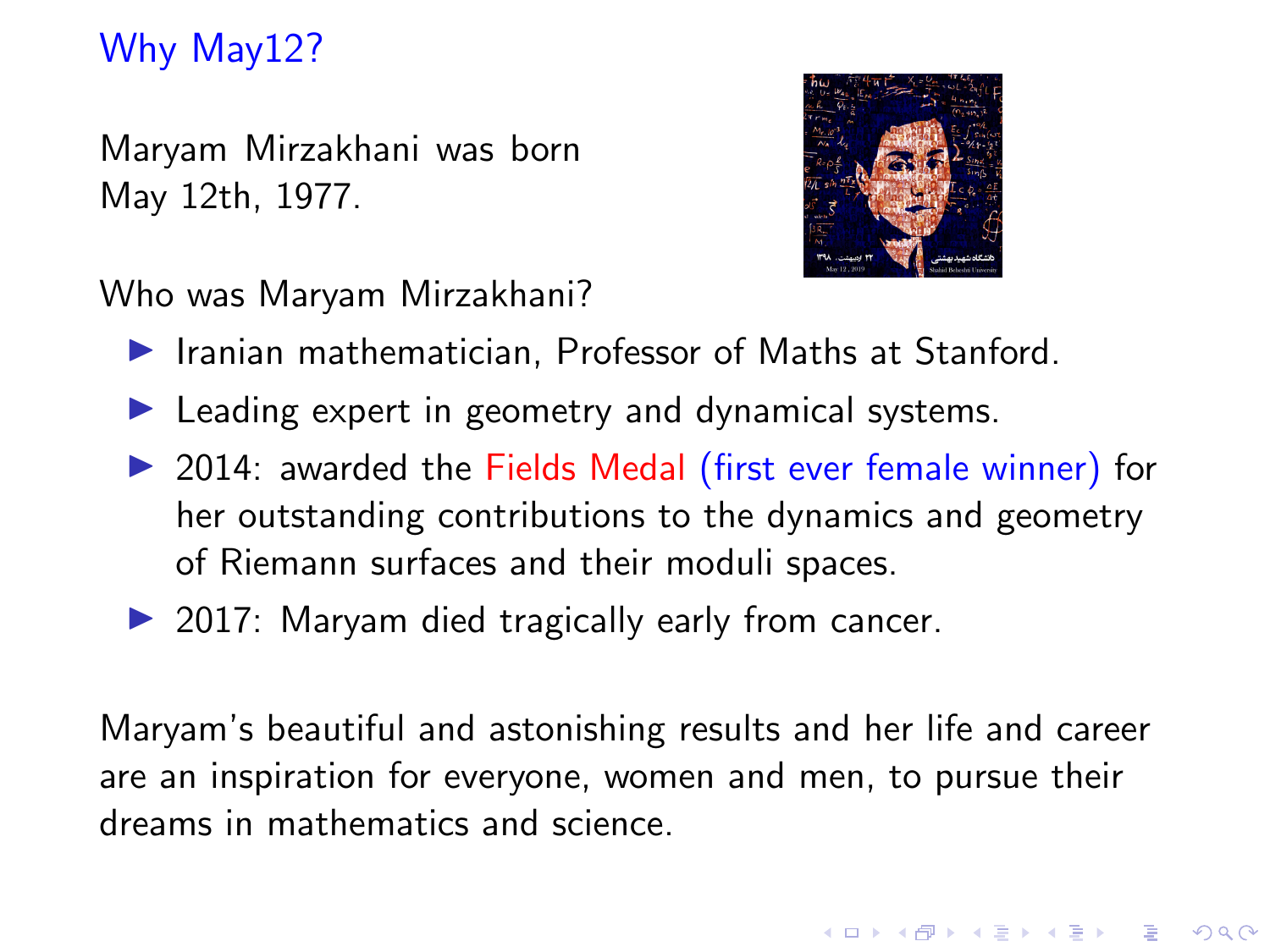### 2019 Celebration in Reading

- $\triangleright$  Included 7 motivational speakers, each giving a personal short talk, plus a short video on women in maths around the world.
- $\blacktriangleright$  Importantly, we were able to network over lunch.
- $\triangleright$  Very enjoyable informal event, lots of positive feedback.
- $\triangleright$  Successfully applied to University of Reading Diversity and Inclusion Initiatives Fund to run a similar event in 2020.

**KORKARYKERKER OQO**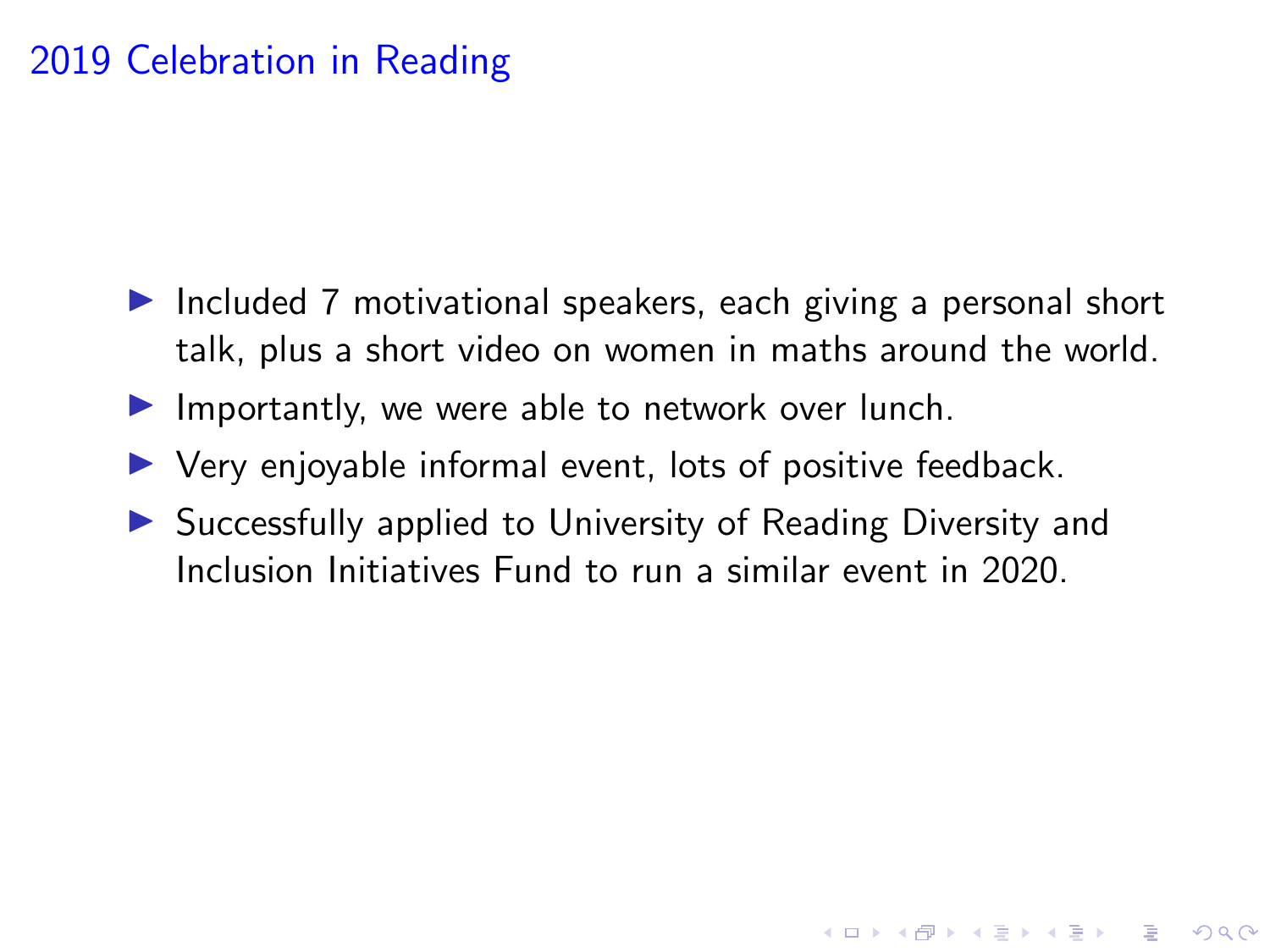#### 2020 Celebration in Reading

- $\triangleright$  Our plans were hit by the pandemic.
- Instead, we held one of the earliest virtual (zoom) conferences.
- $\triangleright$  Short talks by women whose work involves mathematics.
- $\triangleright$  Provided us with true life tales of female students and staff. who have persevered in mathematics and embraced mathematics with enthusiasm, charisma and conviction.
- $\triangleright$  We met a diverse group of women at different career stages, with different motivations for enjoying mathematics.

Large number of attendees (175 registrations) from UK/ overseas.

Being online made the event accessible to many wider audience.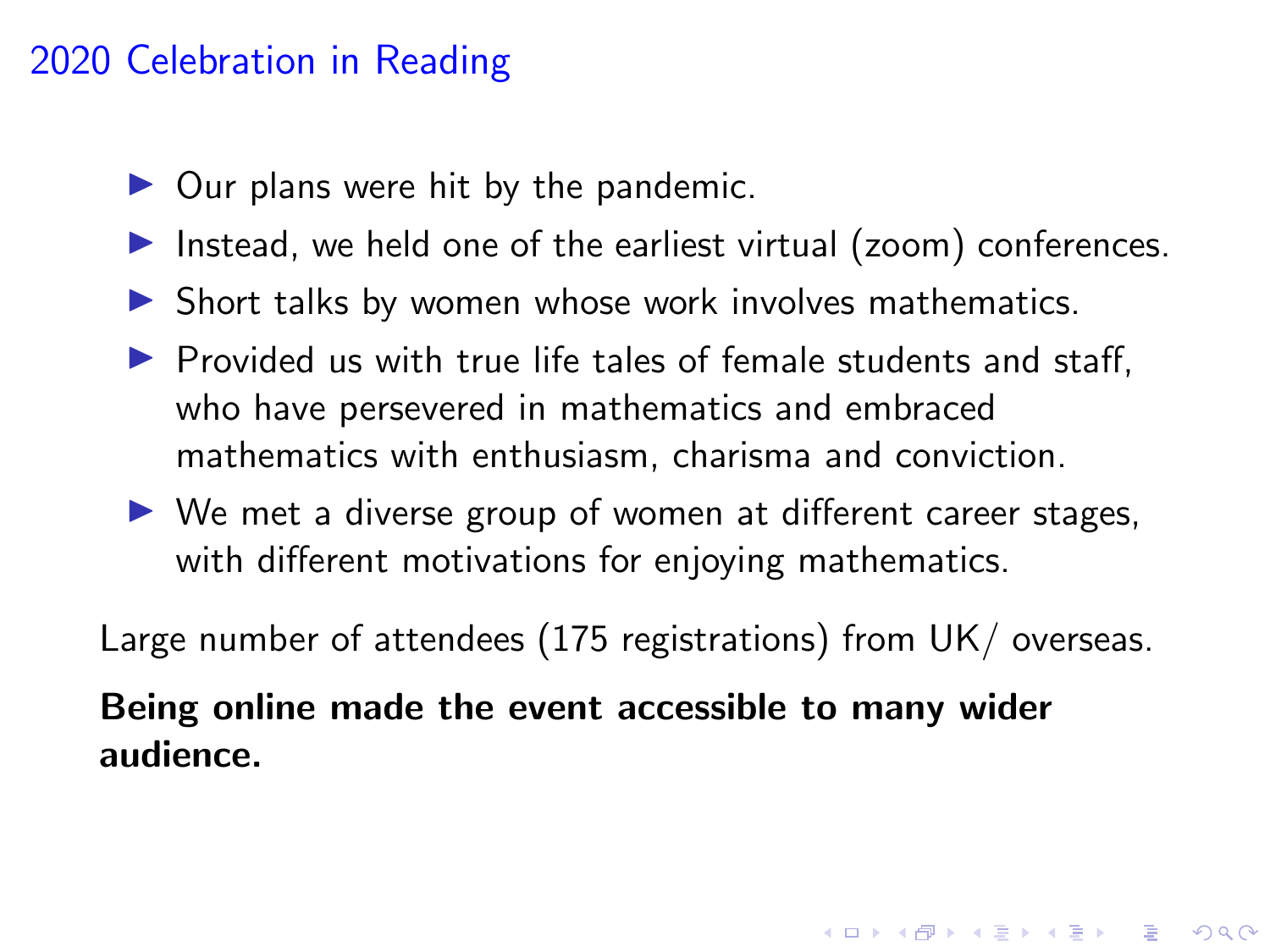### 2022 meeting:

- $\triangleright$  Similar forma: invited talks by women working in different areas of mathematics and at different stage of their careers.
- $\blacktriangleright$  Plus early career talks and a poster session over lunchtime.
- $\triangleright$  We continue to support online participation (except for the posters ...sorry!).
- $\triangleright$  Everyone here in person will be asked to vote (anonymously) for the best early career presentation (talk or poster).

#### Enjoy and I hope you will all be inspired.

Jennifer.Scott@reading.ac.uk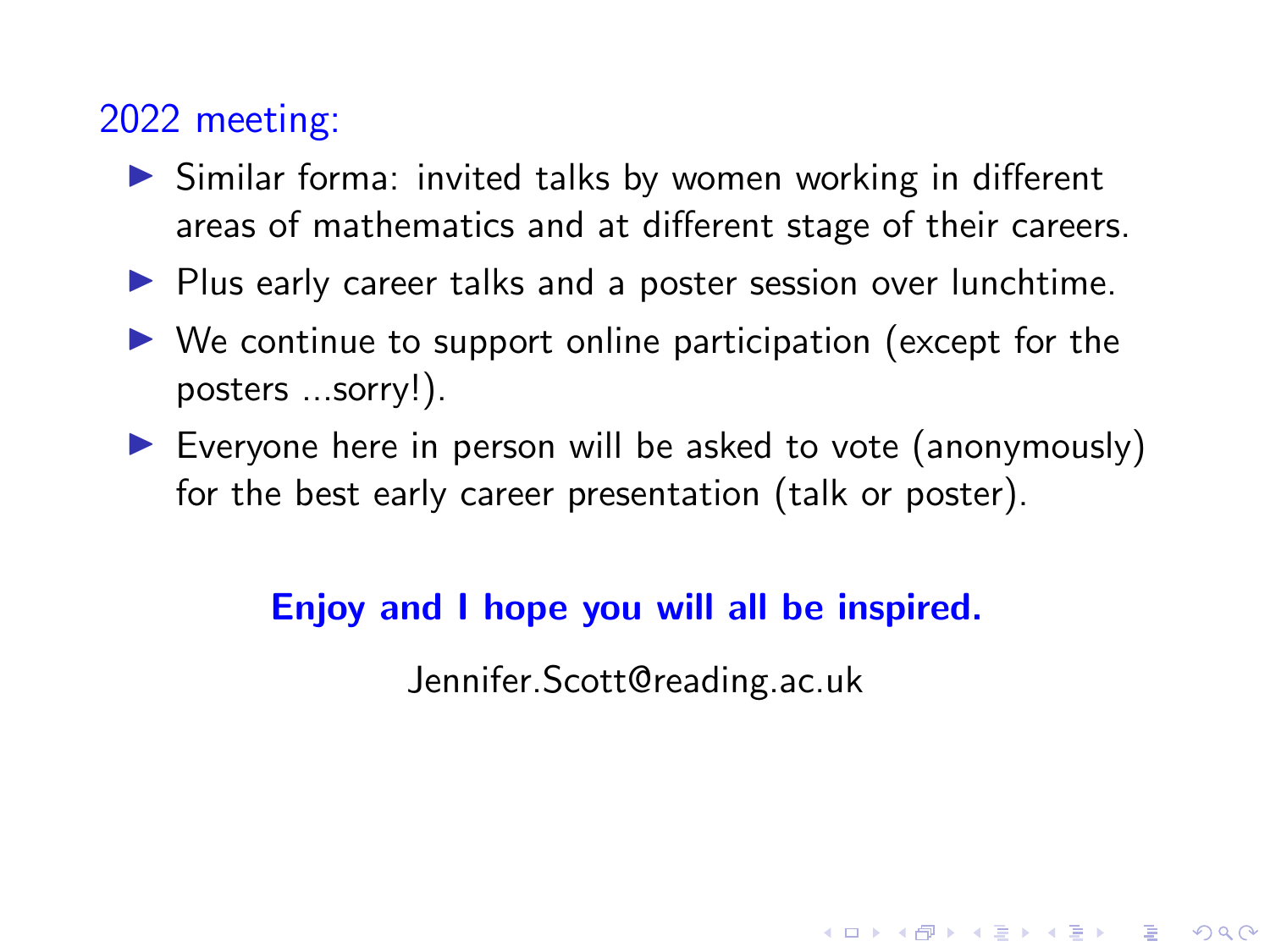## Welcome to the 2022 Women in Mathematics Day

Sponsored by the London Mathematical Society, The University of Reading and the EPSRC Centre for Doctoral Training in the Mathematics of Planet Earth.

Talks will restart at 13.50.







**KORK EXTERNE PROVIDE**